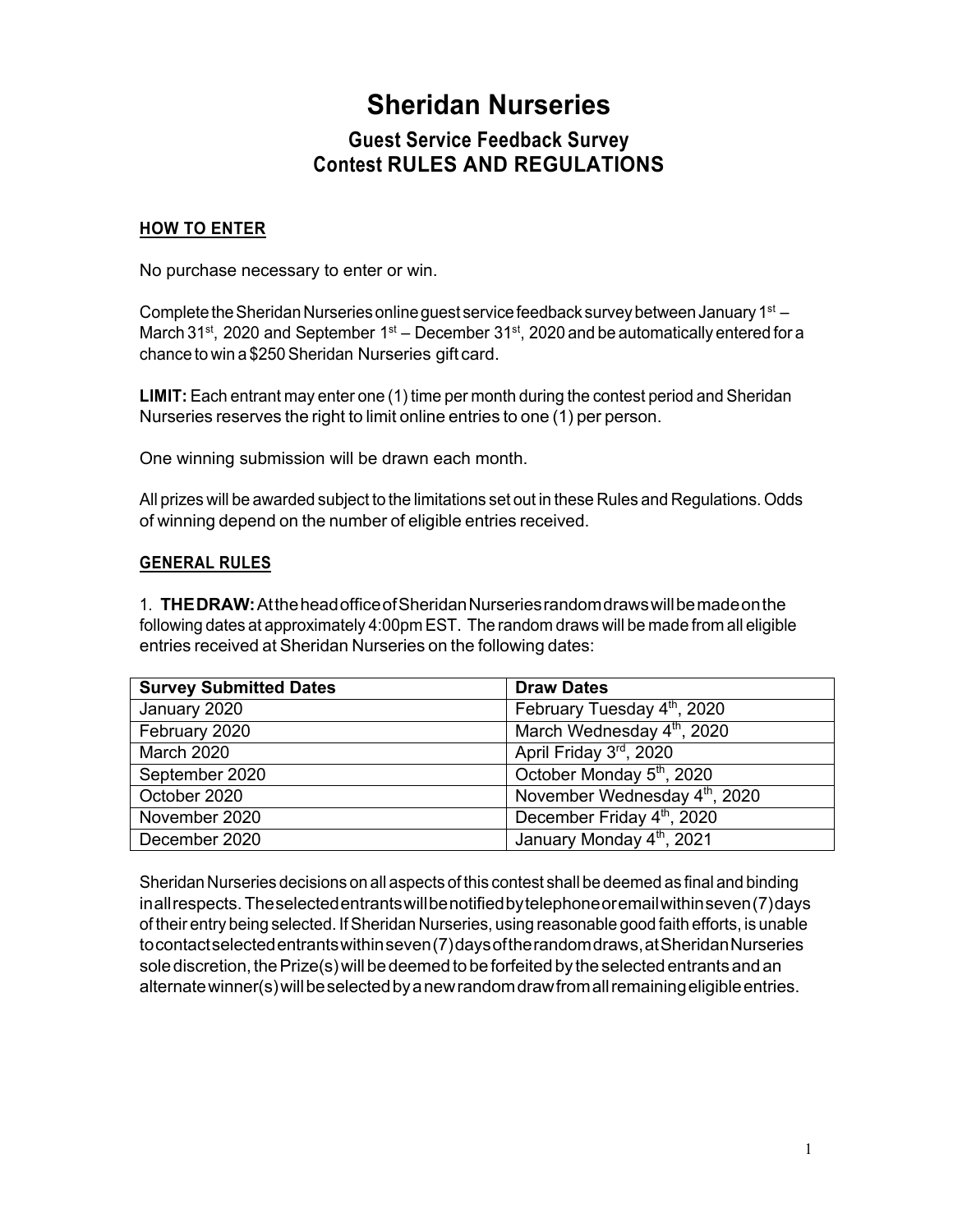2. **ELIGIBILITY:** This contest is open to allresidents of Canadawho have reached the age of majorityintheirprovinceofresidence.Employees,representativesandagentsofSheridan Nurseries, their advertising and promotion agencies, the persons with whom they are domiciled and members of their immediate family are ineligible.

3. **PLEASE NOTE:** In orderto win, any selected entrants are firstrequired to correctly answer a time-limited skill-testing question to be administered by telephone at a pre-arranged, mutually convenient time, or by email.

4. InordertoclaimthePrizeandbedeclaredthewinner,theselectedentrantswillberequired to sign a declaration and release form to:

(a) confirm compliance with the contest's full rules and regulations (the "Rules");

(b) accept the prize as awarded, without substitution, except in Sheridan Nurseries sole discretion;

(c) release Sheridan Nurseries and their affiliated companies from any liability, as described more fully below;and

(d) consenttotheuseofhisorhername,address(cityandprovince)and/orphotographor image, as described more fully below.

5. Failurebyany selectedentranttocomplete, signandreturnanyoftheaforementioned documentswithin7daysaftersuchdocumentshavebeenprovidedtohimorherwillresultin forfeiture of the Prize(s) and the random selection of an alternate winner at Sheridan Nurseries sole discretion.

6. This contest is subject to all applicable federal, provincial, and local laws and regulations, and is void where prohibited.

7. Byenteringthiscontest,orbyacceptingthePrize,anentrantagreestoacceptallofthe conditions, restrictions, requirements and/or regulations required by Sheridan Nurseries and also agree to accept the Prize as awarded. In addition, an entrant represents and warrants that he or she has complied with these Rules. No substitution for, or transfer of or cash equivalents for Prize(s) will be allowed.

8. All submitted entries will become the property of Sheridan Nurseries and none will be acknowledged or returned. Unless otherwise prohibited by law, by entering the contest and/or accepting the Prize, participants and/or winner consents to the use of his or her name, photograph, likeness, biographical information, address (i.e., city and province) and comments in publicity and advertising relating to this contest.

9. Byenteringthiscontestand/oracceptingthePrize,participantsagreetoreleaseandhold harmless Sheridan Nurseries, their parent, affiliates and subsidiaries, their respective advertising, promotional, publicity and production agencies, and their respective directors, officers, employees and agents, from any claim, loss, expense or other liability, including liability forpersonalinjury, arising from participation in the contest or the awarding, acceptance, use or misuse of any prize. Sheridan Nurseries shall not be held responsible for any problems, errors or negligence that may arise or occur in connection with this contest.

10. Sheridan Nurseries reserves the right to treat as void any entries that contain typographical, printing or other errors or are mutilated, altered, tampered with, illegible, mechanically